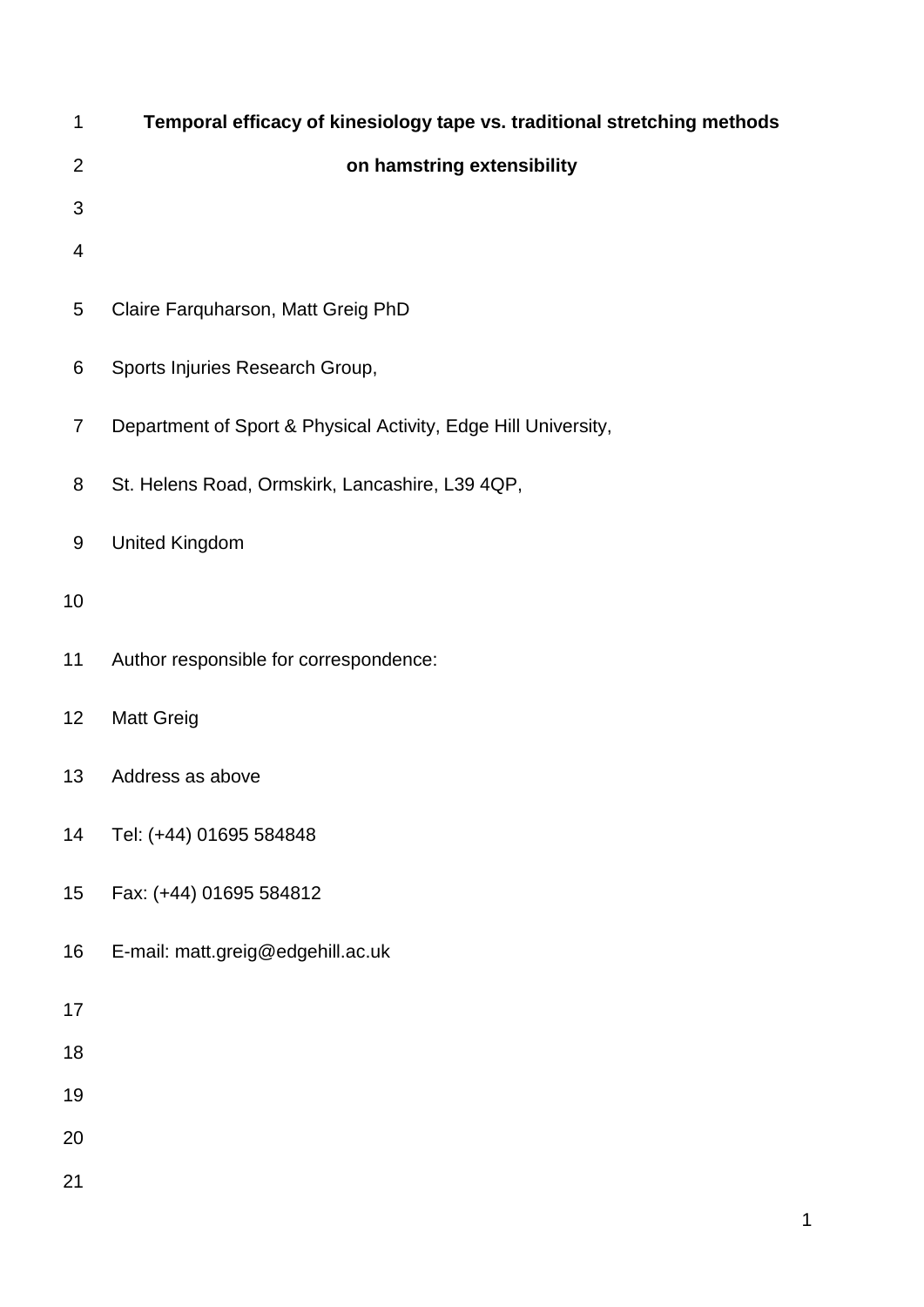#### **ABSTRACT**

 *Background:* The epidemiology and aetiology of hamstring injuries in sport have been well documented. Kinesiology tape has been advocated as a means of improving muscle flexibility, with potential implications for injury prevention. *Purpose:* To compare the temporal pattern of efficacy of kinesiology tape and traditional stretching techniques on hamstring extensibility. *Study Design:*  Controlled laboratory study. *Methods:* Thirty recreationally active male participants 29 (Mean  $\pm$  SD: age 21.0  $\pm$  0.1 years; height 180  $\pm$  6 cm; mass 79.4  $\pm$  6.9 kg) completed an active knee extension assessment (of the dominant leg) as a measure of hamstring extensibility. Three experimental interventions of equal time duration were applied in randomized order: Kinesiology tape (KT), static stretch (SS), proprioceptive neuromuscular facilitation (PNF). Measures were taken at baseline, +1, +10 and +30 mins after each intervention. The temporal pattern of change in active knee extension was modelled as a range of regression polynomials for each intervention, quantified as the regression coefficient. *Results:* With baseline scores not statistically different between groups, and baseline AKE set at 100%, PNF 38 showed a significant improvement immediately post-intervention (PNF $_{+1}$  = 107.7  $\pm$  8.2%, *p* = .01). Thereafter, only KT showed significant improvements in active knee extension (KT+10 = 106.0 ± 7.1%, *p* = .05; KT+30 = 106.9 ± 5.0%, *p* = .02). The temporal pattern of changes in active knee extension after intervention was best modelled as a positive quadratic for KT, with a predicted peak of 108.8% baseline score achieved at 24.2 mins. SS was best modelled as a negative linear function, and PNF as a negative logarithmic function, reflecting a rapid decrease in active knee extension after an immediate positive effect. *Conclusion:* Each intervention displayed a unique temporal pattern of changes in active knee extension. PNF was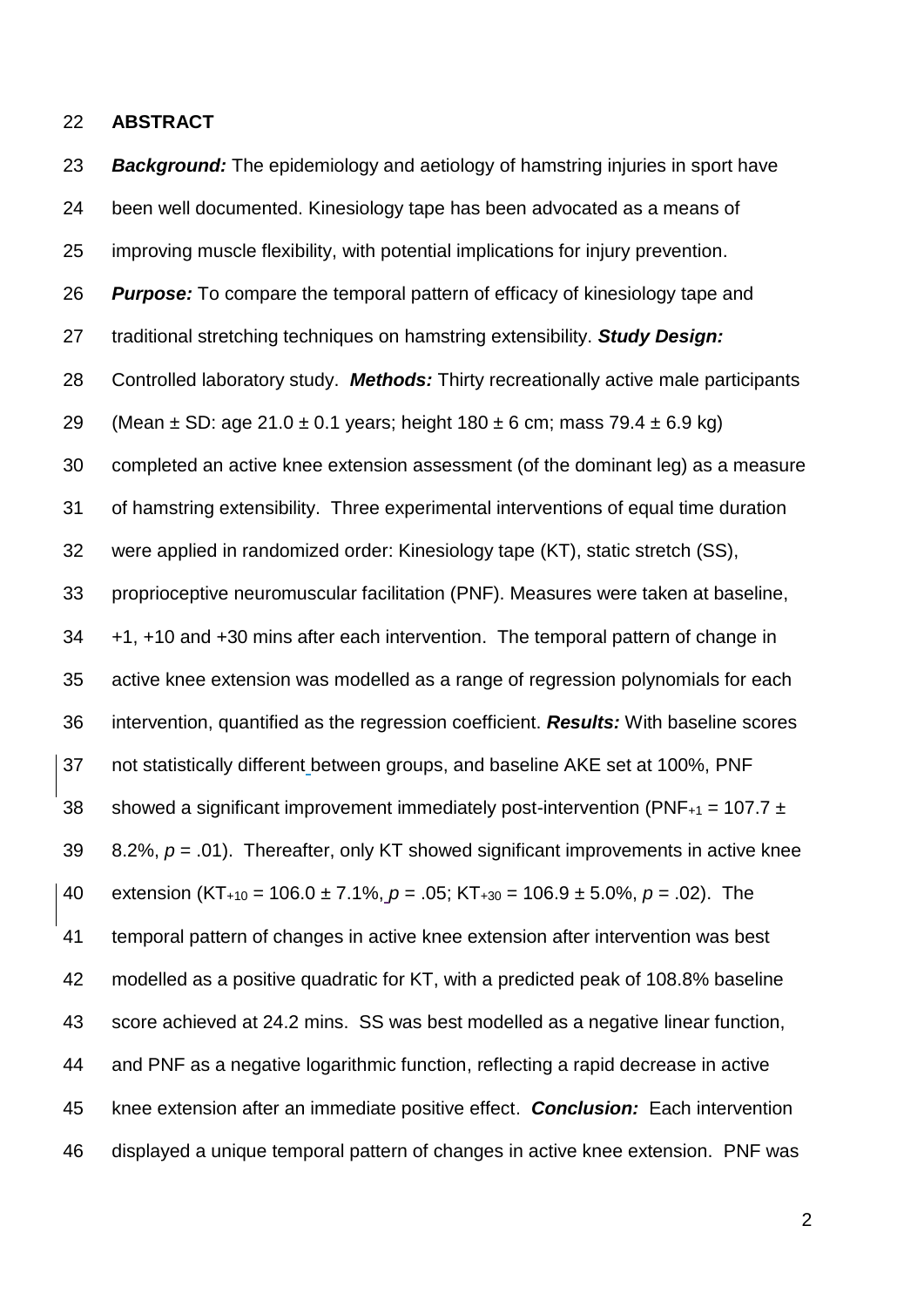| 47 | best suited to affect immediate improvements in hamstring extensibility, whereas                   |
|----|----------------------------------------------------------------------------------------------------|
| 48 | kinesiology tape offered advantages over a longer duration. Clinical Relevance:                    |
| 49 | The logistics of the sporting or clinical context will often dictate the delay between             |
| 50 | intervention and performance. Our findings have implications for the timing and                    |
| 51 | choice of intervention aimed at increasing hamstring extensibility in relation to                  |
| 52 | performance.                                                                                       |
| 53 |                                                                                                    |
| 54 | Level of Evidence: 2c                                                                              |
| 55 |                                                                                                    |
| 56 | <b>Keywords:</b> flexibility, hamstring, kinesiology tape, stretching                              |
| 57 |                                                                                                    |
| 58 |                                                                                                    |
| 59 | <b>INTRODUCTION</b>                                                                                |
| 60 |                                                                                                    |
| 61 | The incidence and recurrence of hamstring injuries in sport have been well                         |
| 62 | documented, leading to calls for a review of injury prevention strategies. <sup>1-4</sup> Although |
| 63 | many biomechanical and physiological components can influence the occurrence,                      |
| 64 | one "modifiable" risk factor that is commonly discussed is muscle flexibility. <sup>1-6</sup>      |
| 65 | Greater hamstring flexibility has been associated with reduced injury incidence in                 |
| 66 | sporting and military populations. <sup>7,8</sup> Traditionally musculoskeletal stretching         |
| 67 | protocols adopted a static stretching approach, more recently linked to detrimental                |
| 68 | effects on strength and power and advocated only as an outcome measure. <sup>9</sup>               |
| 69 | Alternative methods such as active, isometric contractions and the use of                          |
| 70 | proprioceptive neuromuscular facilitation (PNF) techniques have subsequently been                  |
| 71 | considered and used to treat a broad range of orthopaedic conditions. <sup>10</sup> The brief      |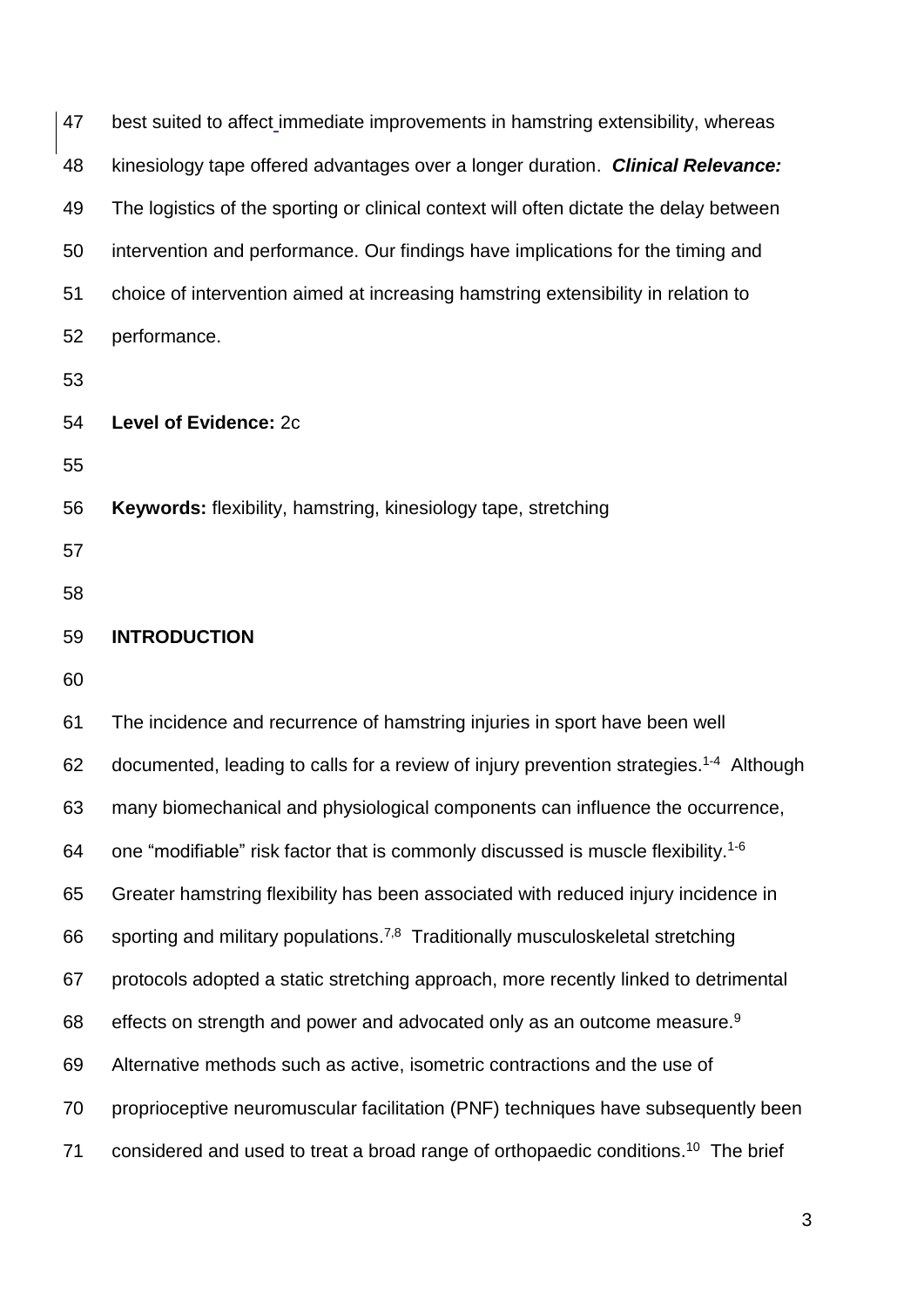isometric contraction creates a reduction in muscle tension and subsequently 73 enables range of movement (ROM).<sup>11</sup>

 A more recent development within the clinical setting theorizing similar physiological mechanisms is the application of kinesiology taping (KT), creating a pulling force on 76 the skin in order to attempt to enable and enhance ROM. However there remains little empirical evidence for its support. Only 22% (of 72 studies) reported immediate 78 positive results for the use of KT on muscle extensibility, with methodological variations in application, anatomical regions, recruitment criteria and sample size 80 limiting direct comparisons between studies.

 The temporal efficacy of intervention techniques on muscle extensibility has been afforded little consideration, despite the implications for sporting performance and the clinical environment. Immediate change in muscle extensibility post-intervention is likely to be through increased stretch tolerance, pain gate theory, reciprocal or autogenic inhibition. Thus static stretching and PNF would have an acute effect on hamstring extensibility, with PNF expected to show greater gains due to the increased contraction. However over a period of 30 minutes it would be expected that KT would show the greater effect as the properties of the tape are activated. Since tape is applied from the origin to insertion through the muscle stretch it could be hypothesized that through prolonged stress relaxation and visoelastic deformation, applying a constant force over a period of time (creep) will increase tissue extensibility. Although it is suggested that improving hamstring extensibility decreases the injury risk, the efficacy of the improvement over time is vital to ensure the extensibility is maintained through training and performance. The aim of the present study was to compare the immediate, 10 minute and 30 minute post-intervention efficacy of KT to traditional stretching techniques on hamstring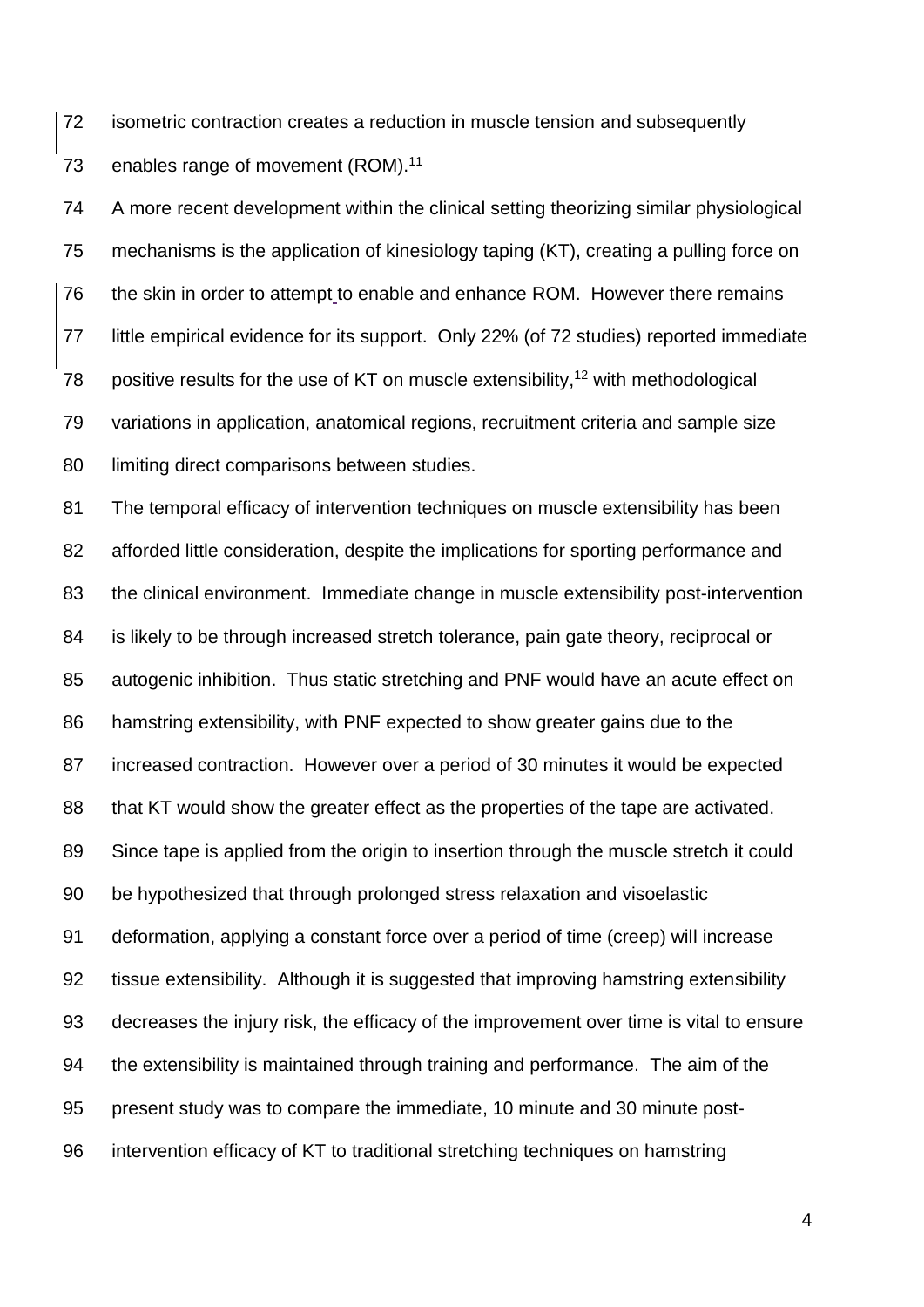extensibility to assist practitioners in choice of intervention. It was hypothesized that the temporal pattern of changes in hamstring extensibility will be unique to each intervention, given their discrete mechanistic influence.

#### **METHODS**

102 30 male participants (Mean  $\pm$  SD: age 21.0  $\pm$  0.1 years; height 180  $\pm$  6 cm; mass 103 79.4  $\pm$  6.9 kg) completed the present study, with inclusion criteria requiring that each participant be male between the ages of 18-22 years, participating in recreational sport four times a week, asymptomatic from injury and with no history of previous hamstring injury. Exclusion criteria included history of lumbar or neurological symptoms, history of musculoskeletal disorders or injuries within the previous 12 months, medical conditions that may have altered muscle flexibility and skin allergies 109 or conditions. All participants were further screened and excluded if their straight leg raise was < 70°. The 30 participants were randomly and evenly selected into 3 groups defining the nature of the intervention: static stretch (SS), PNF and KT. Detailed information regarding the nature and purpose of the study was provided, and all participants provided written informed consent in accordance with the departmental and university ethical procedures and following the principles outlined in the Declaration of Helsinki. *Data Collection & Analysis*

 All participants completed a standardized five minute warm up on the cycle  $\uparrow$  18 ergometer.<sup>13</sup> Five centimeter seat belts were placed across ASIS and the non- dominant leg at 20cm above tibial tuberosity to stabilize participants during the 120 standardized Active Knee Extension (AKE) position.<sup>14,15</sup> The hip was placed in to 121  $90<sup>o</sup>$  and fixed using a seat belt, proximal to the popliteal crease (Figure 1). All belts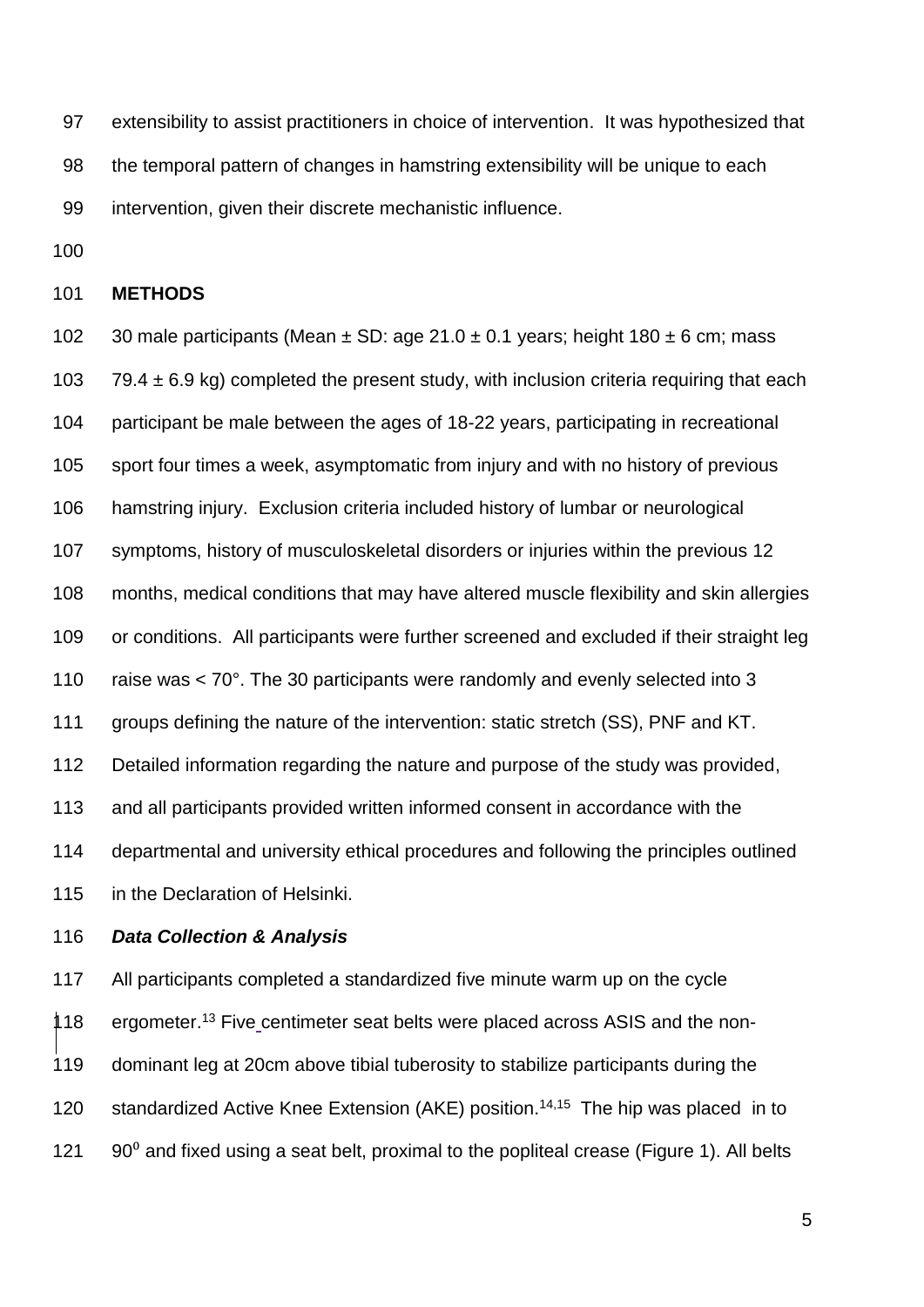were marked for remeasurement, and the dominant leg was measured for all participants.

**\*\*** Figure 1 near here \*\*

 The measurement of AKE was taken once the participant had actively extended the knee to their point of hamstring stretch tolerance (no pain and initial resistance) and at that point the calcaneus was supported to allow a baseline measurement to be recorded, via a standard goniometer (Myrin, Patterson Medical, North Ryde, 131 Australia) at the tibial tuberosity.<sup>16,17</sup> The participant was then placed prone on the plinth with a pillow under the ankles to assist in relaxation of hamstrings. Subsequent to this baseline measure, AKE measurements were completed immediately, 10 minutes and 30 minutes post intervention. In SS the group barrier of resistance was found in AKE and a 30 sec hamstring stretch applied, with a 10 sec 136 rest period between each stretch, repeated three times.<sup>18,19</sup> The PNF group was 137 placed in AKE position and the initial stretch barrier held for 10 secs, prior to 10 secs PNF contract-relax resistance of 75%. There was a three second release from barrier prior to stretching to new resistance barrier for 10 secs, and this process was 140 repeated three times.<sup>20</sup> For the SS and PNF interventions the time of active implementation was standardised, and this same time (5 minutes total) duration was used in the KT intervention. For KT application the distributor's guidelines were followed, with the area prepared and a single Y-cut application at 25% stretch, applied from origin at ischial tuberosity to insertion at head of fibula, and medial condyle of tibia to hamstring muscle insertion points (Figure 2). For all participants 146 and for each intervention, all procedures were performed by the same therapist.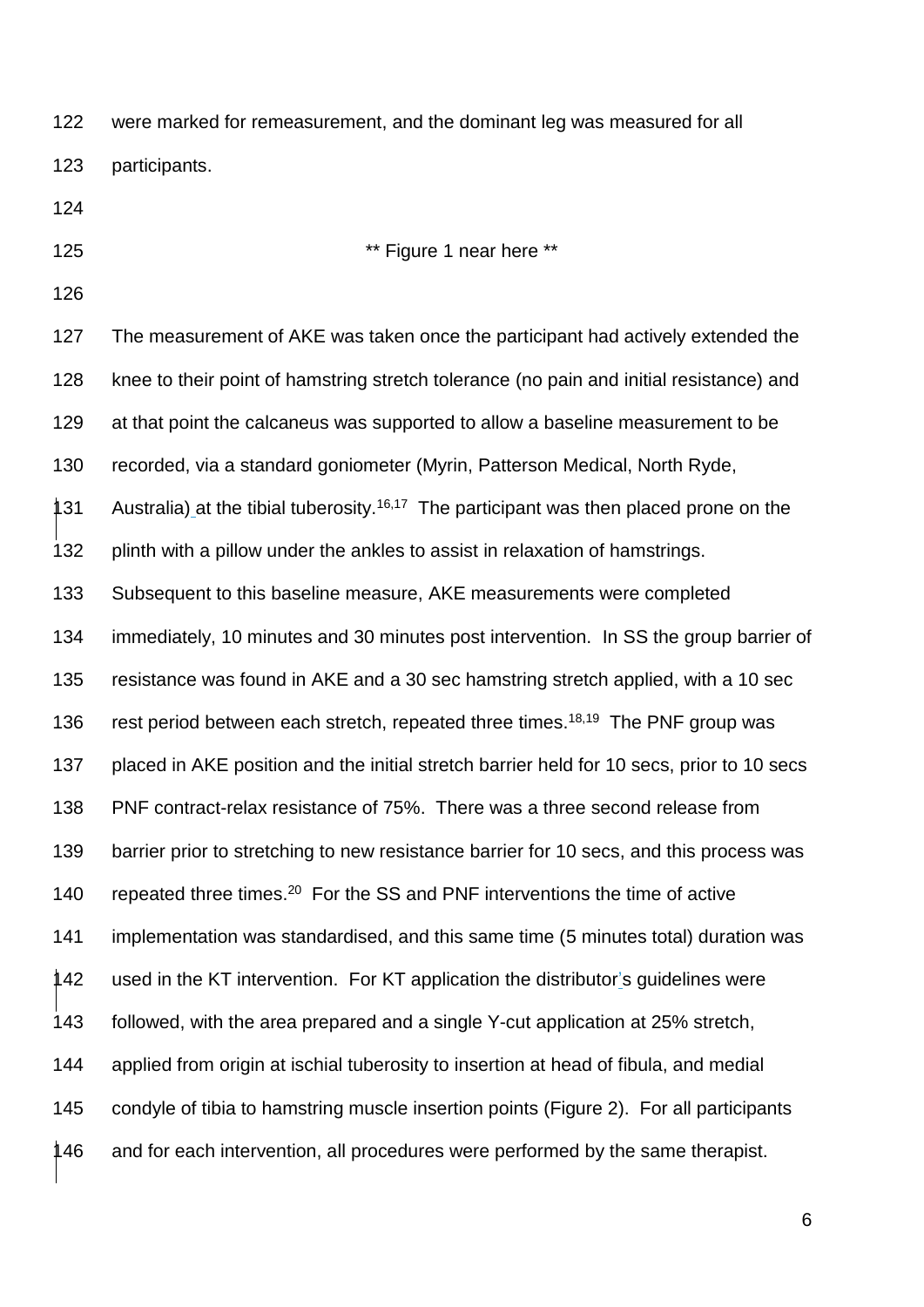**\*\*** Figure 2 near here \*\* *Statistical Analysis* The aim was to describe the temporal nature of improvements in hamstring extensibility post-intervention. A range of regression polynomials were applied to 153 each intervention in order to quantify the strength of fit, and determine the optimum model to best describe temporal efficacy. The strength of the regression was 155 determined using the  $r^2$  value. All statistical assumptions associated with the statistical methods above were explored. The statistical analyses were calculated using SPSS for Windows, version 18.0 (SPSS, Inc., Chicago, IL, USA). Data are 158 presented as mean  $\pm$  standard deviation. Time subscripts are used to specify the measurement time as baseline "00", immediately post-intervention "+1", 10 minutes post-intervention "+10", and 30 minutes post-intervention "+30". Thus an immediate

 post-intervention measure following the PNF intervention would be described as PNF+1.

## **RESULTS**

ANOVA confirmed no significant differences in AKE between the three groups at

baseline. With the baseline score for each subject is set to 100%, repeated

measures ANOVA revealed a significant interaction between time and intervention

(Figure 3). Active knee extension scores at PNF+1 (107.7 ± 8.2%, *p* = .01), KT+10

(106.0 ± 7.1%, *p* = .05) and KT+30 (106.9 ± 5.0%, *p* = .02) were significantly higher

170 than pre-intervention measures.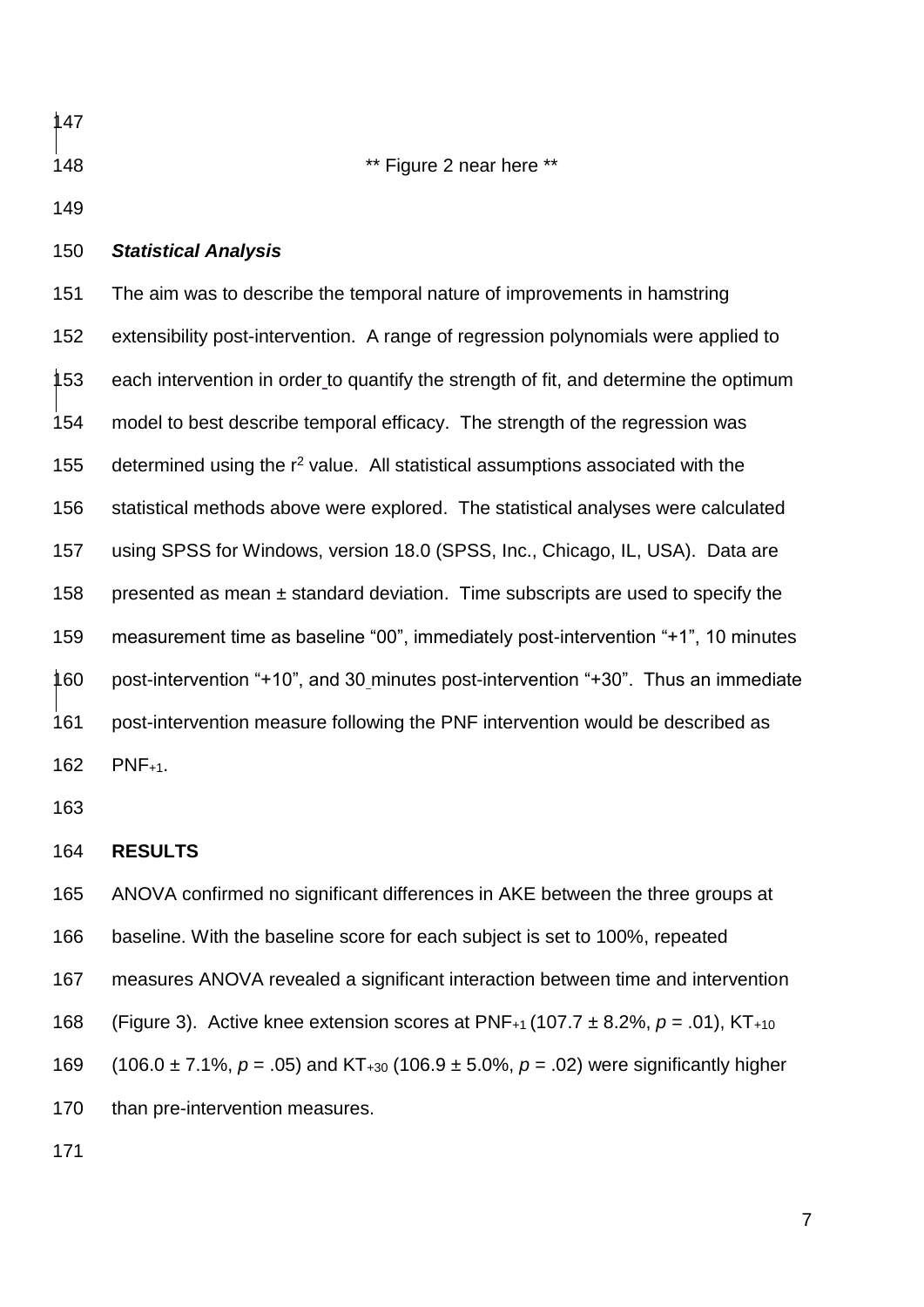### **\*\*** Figure 3 near here \*\*

 To investigate the temporal pattern of changes in active knee extension with each intervention, a linear regression was initially conducted for each intervention. The regression equations used to predict active knee extension (AKE) from time after intervention (t) are summarized as follows: 179 KT: AKE =  $99.84 + 0.35t$   $r^2 = 0.71$ ,  $p = 0.01$ 180 SS: AKE =  $105.06 - 0.40t$   $r^2 = 0.82$ ,  $p = 0.01$ 181 PNF: AKE = 111.75 – 0.43t  $r^2 = 0.66$ ,  $p = 0.01$  Subsequent to a forced linear regression, the polynomial was altered for each condition to investigate the optimum model to fit the changes in AKE with time after intervention. The strength of the regression was used as the parameter to select the optimum function. The best fit for each intervention is shown diagrammatically in Figure 4 and the regression equations are summarized as: 189 KT: Quadratic  $AKE = 99.14 + 0.80t - 0.02t^2$   $r^2 = 0.76$ 190 SS: Linear  $AKE = 105.06 - 0.40t$   $r^2 = 0.82$ 191 PNF: Logarithmic  $AKE = 115.16 - 4.25ln(t)$   $r^2 = 0.77$  **\*\*** Figure 4 near here \*\* **DISCUSSION**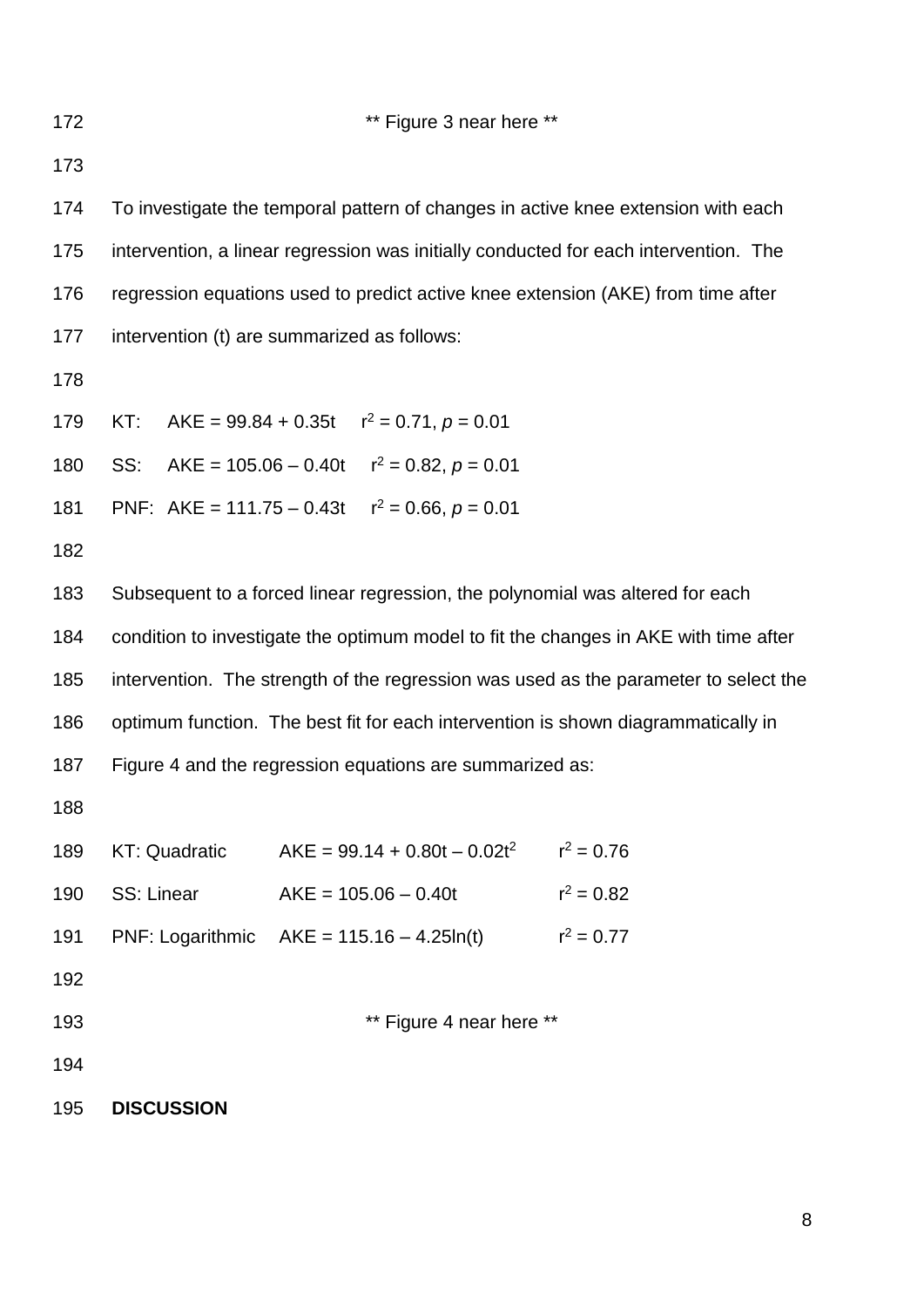The current study investigated the efficacy of traditional stretching techniques and kinesiology tape on hamstring extensibility over a 30-minute period. Contemporary reviews have found only a minimal number of studies, many of low methodological 199 guality, with KT providing no significant difference to other interventions.<sup>12</sup> However, the temporal nature of the benefits afforded by kinesiology tape have not been considered.

 Only kinesiology tape demonstrated a positive linear correlation with time post- intervention. Both static stretching and PNF demonstrated a negative relationship with time, such that hamstring extensibility gradually decreased after an initial improvement. This finding has implications for the practitioner, since the choice of intervention might depend on the time constraints of the context. If immediate and short-term improvements in hamstring flexibility are required then these findings 208 suggest that PNF is the preferable application, consistent with previous literature.<sup>20</sup> However, if improvement is required over a greater time period then kinesiology tape offers potential benefits.

 Few studies have considered the temporal influence of these interventions, more 212 commonly considering only the immediate effects after an application.<sup>21,22</sup> The 213 positive influence of KT supports previous literature,  $23,24$  but the temporal pattern of changes in hamstring extensibility following the KT application was best modelled with a quadratic function. The predictive quadratic equation yields a maximum active knee extension score of 108.8% of baseline measure at 24.2 min post-application. Further analysis of the predictive quadratic curve shows that AKE is raised to 105% of baseline by 9 min post-intervention. Therefore a window of opportunity of approximately 30 min exists (from +9 to +39 mins post-intervention) where AKE is greater than 105% of baseline.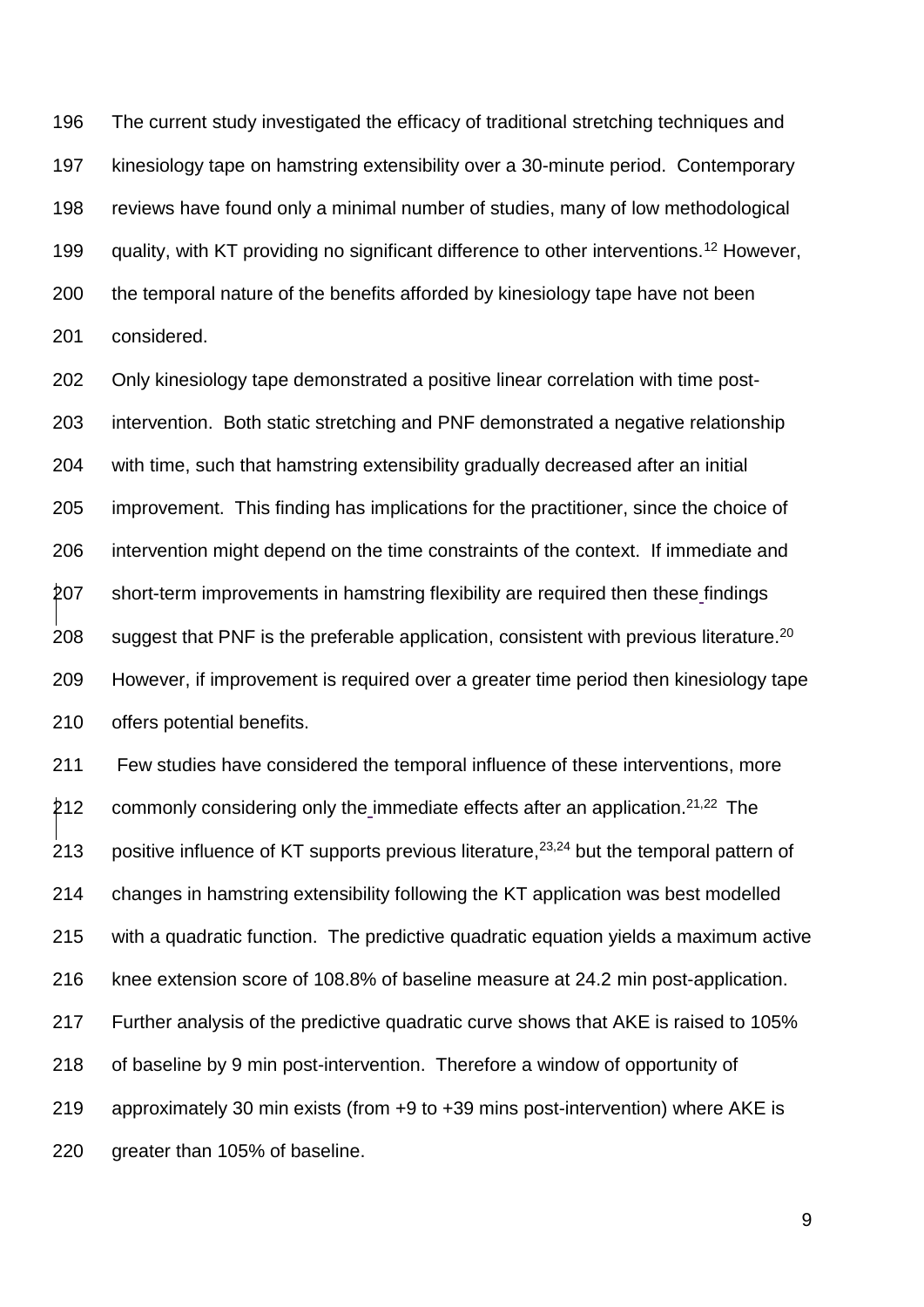The proposed physiological mechanism is complex and incompletely understood, with the majority of studies theorizing four main mechanisms to that lead to the decrease in muscle tension and increased ROM; autogenic inhibition, reciprocal inhibition, stress relaxation, and pain gate control theory.<sup>25</sup> The current findings suggest that the immediate change in muscle extensibility is likely to be through either increased stretch tolerance, pain gate theory, reciprocal or autogenic inhibition. The greatest initial gains attributed to PNF advocate increased co- contraction theory, with beneficial effects on surrounding anatomical structures in addition to the muscle isolated for contraction. Stress relaxation with viscoelastic deformation of tissue or reciprocal inhibition with contraction of the agonist and 231 antagonist may be plausible theories.<sup>26</sup> However the pain gate control theory may be the most plausible, with the muscle stretched forcefully into a new end of range the 233 golgi tendon organs are activated in an attempt to reduce injury. As the tendons are stretched the muscle is contracted in a lengthened position, inhibiting pain, and potentially enabling the golgi tendon organs to adapt to the new force threshold and 236 achieve an increase in length. The current results demonstrating a negative correlation with time for SS and PNF suggest that if viscoelastic change has occurred this is short term and is unable to be maintained. This supports previous observations that post PNF intervention, muscle activity returned to 50% within one 240 second and 90% in 10 seconds.<sup>28</sup>

 The current findings that KT was the preferential intervention over 30 minutes supports the proposal that KT must be applied prior to use to allow the glue properties of the tape to activate. As tape is applied to the skin, it could be hypothesized that any increase in tissue extensibility might be due to cutaneous receptor response influencing the effects of stress relaxation and viscoelastic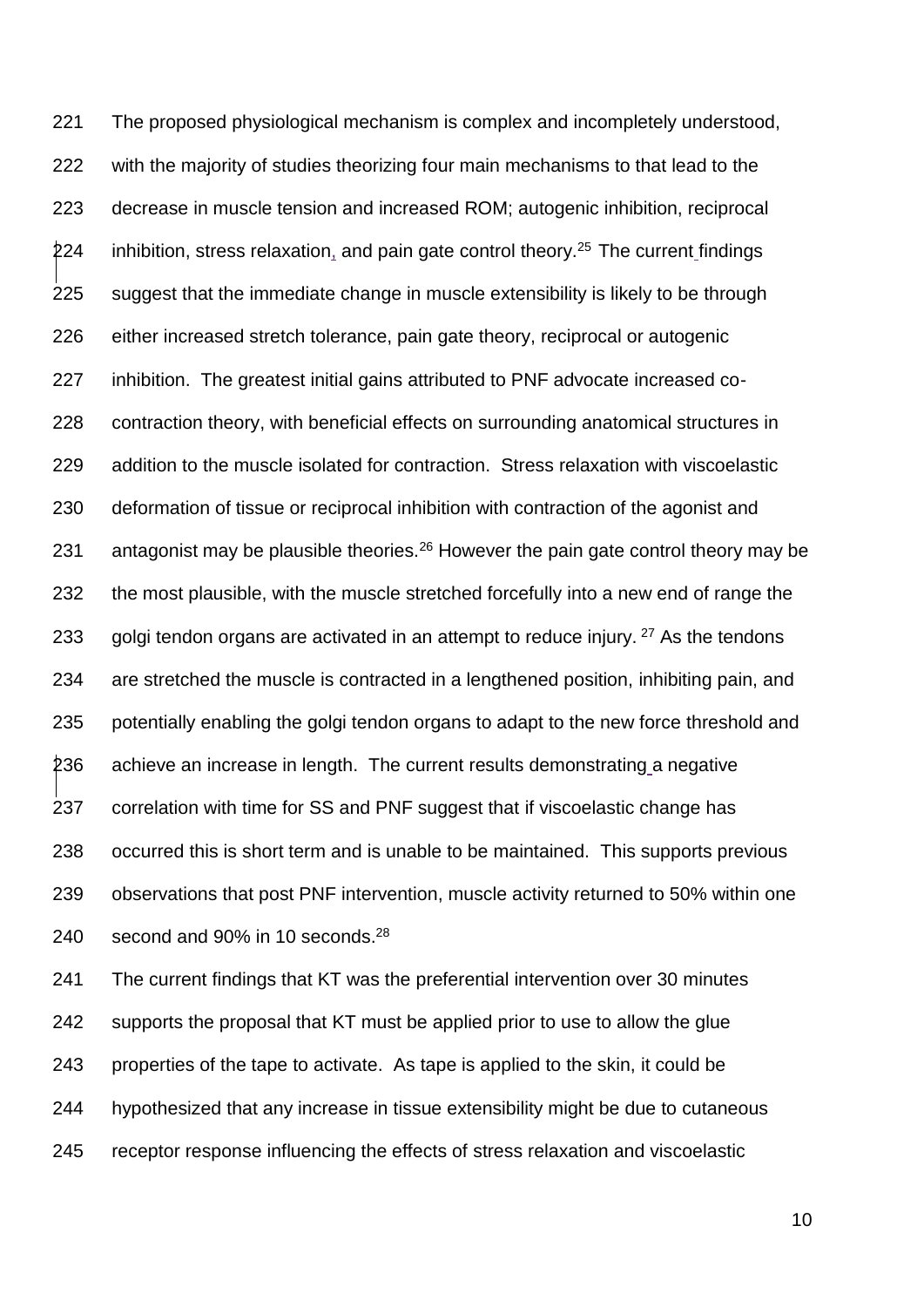246 deformation by applying a constant force over a period of time (creep). The adaptive change in tissue might be due to either increased circulation in the taped area or 248 stimulation of the cutaneous mechanoreceptors to assist in tissue deformation.<sup>29</sup> The optimum post-intervention time derived from the regression equation appears to be 24.2 mins, suggesting a combination of initial cutaneous mechanoreceptor stimulation and viscoelastic change that may assist in deformation over time. The mechanisms underpinning stretch tolerance and the influence of sensory neural pathways remain unclear. Changing muscle extensibility can increase the number of sarcomeres and stimulate the rearrangement of collagen through adaptive change 255 and deformation of tissue.

 The current study used healthy, recreationally active male participants, kinesiology tape is increasingly popular to assist in prevention, technique improvement and 258 performance facilitation. It must also be considered that an increase in muscle extensibility may be detrimental to power and performance, and may actually 260 increase injury risk.<sup>2,32</sup> The current findings cannot be generalized to a wider population according to age, gender and health of the subjects. The findings are also specific to the nature of the interventions, and the measure of active knee extension. In this respect further research is encouraged to explore both the potential benefits of kinesiology tape, and the physiologic explanatory mechanisms. Electromyographical analysis of the muscular response would further develop the understanding of the mechanistic influence of kinesiology tape. Furthermore, any observed changes in the contractile properties of the hamstring musculature are likely to have an ipsilateral influence on the quadriceps for example. Changes in the hamstring:quadriceps strength ratio would subsequently influence the dynamic control ratio of the knee joint. Lower limb mechanics are therefore likely to be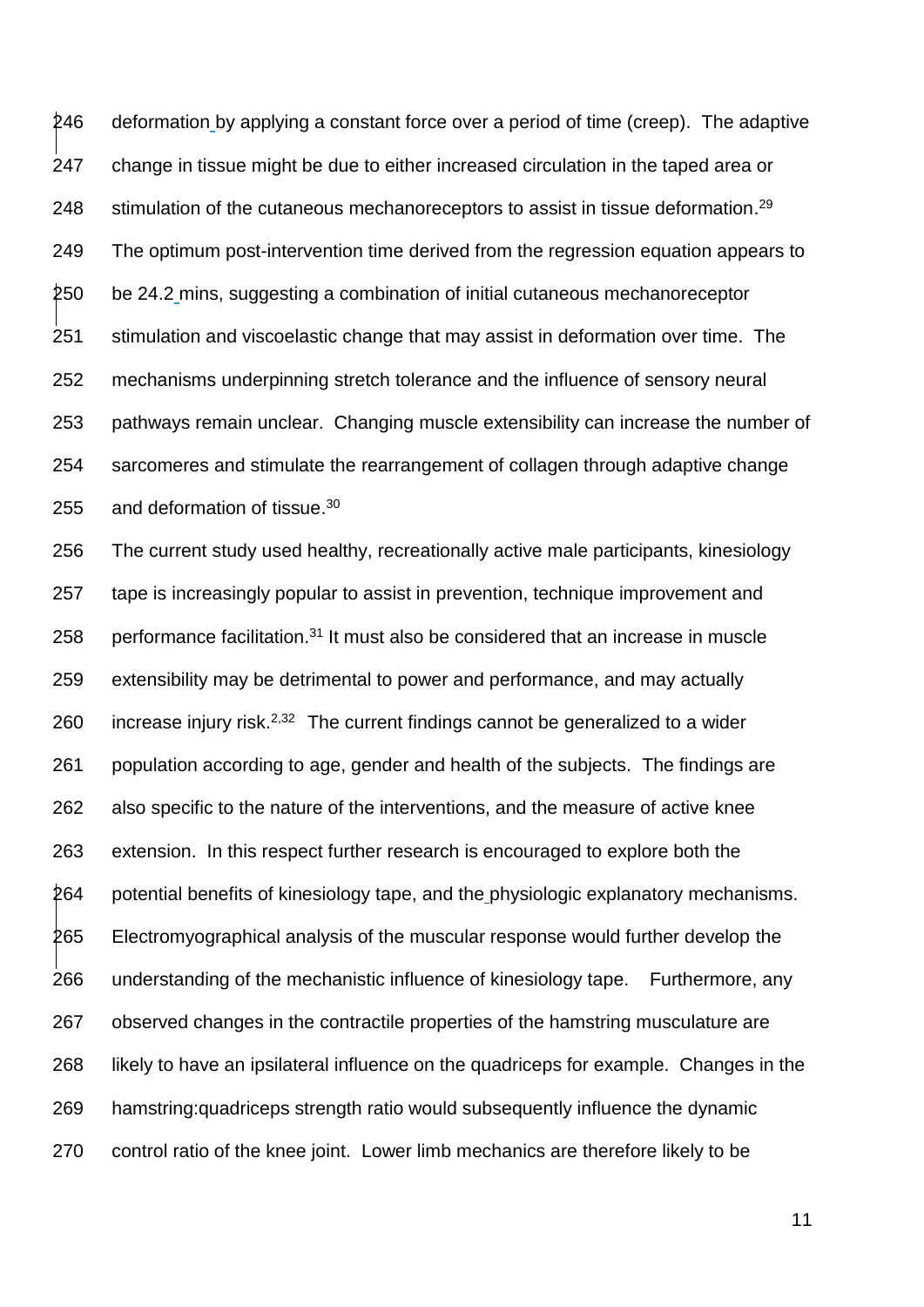influenced more generally by localized changes to the hamstrings. Likewise, the function of the hamstrings is likely to influence changes in the gluteal and core musculature via the posterior chain. The benefits of kinesiology tape are likely to be influenced by a range of extrinsic factors to include the environment, nature of injury, population, sporting demands, physiological, psychological, and biomechanical characteristics, as well as therapist experience. Efficacy will also be directly related to the execution of the techniques; duration, intensity, and reliability of application.<sup>28</sup> Future studies should consider longitudinal studies, assessment of effects on additional muscle groups, functional task assessment, and alternative tape application methods.

### **CONCLUSION**

 This study has modelled the temporal changes in active knee extension to contrast the efficacy of kinesiology tape, static stretching, and PNF. The choice of intervention should consider the temporal context of the scenario. For an immediate improvement in hamstring extensibility PNF is preferable, but for advantages over a longer duration (up to 30 minutes in this study) kinesiology tape is advantageous. The optimum timing of kinesiology tape application was 24 minutes prior to assessment of hamstring extensibility.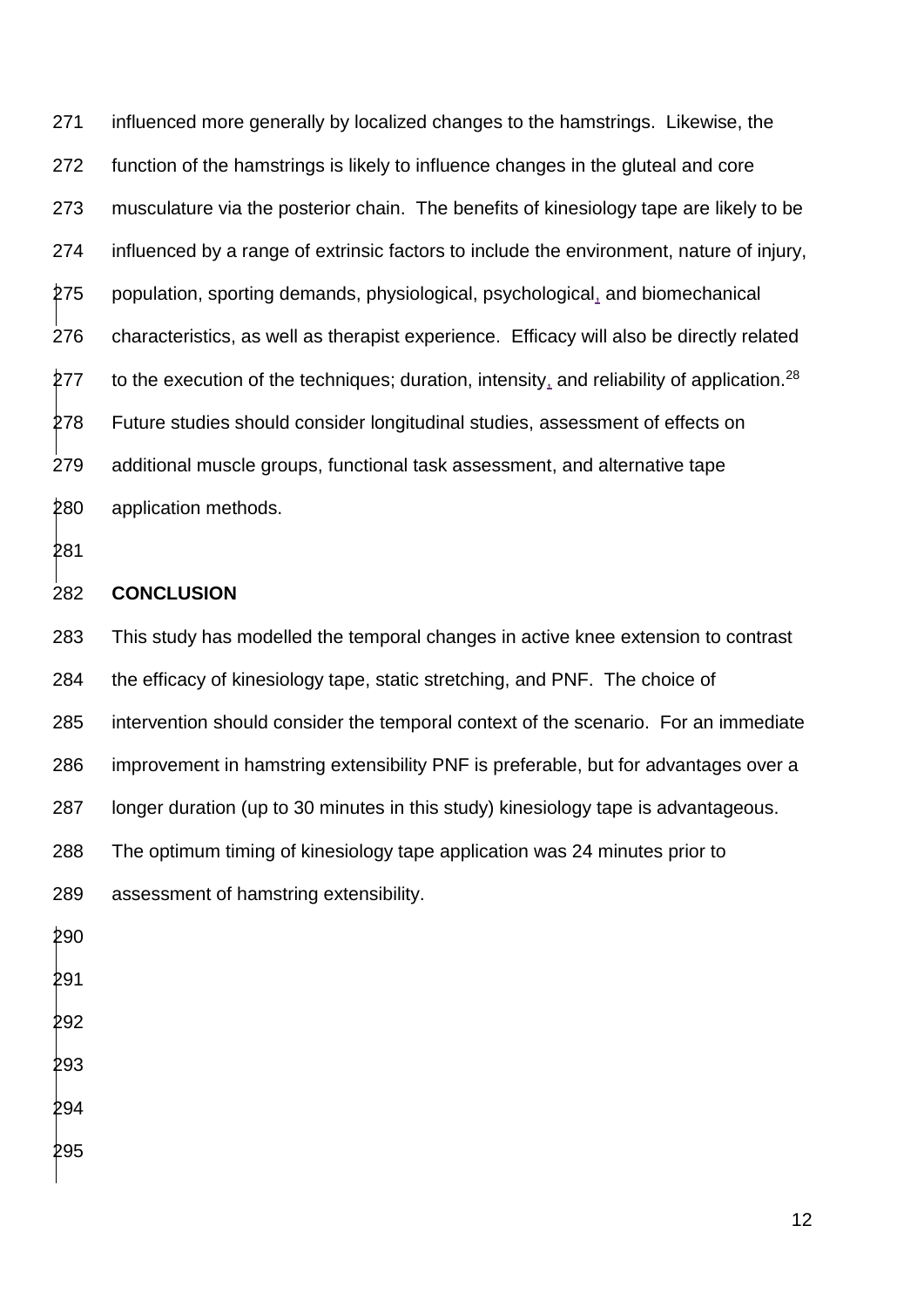#### **REFERENCES**

297 1. Liu H, Garrett WE, Moorman C, et al. (2012) Injury rate, mechanism, and risk

 factors of hamstring strain injuries in sports: A review of the literature. *J Sport Health Sci*. 2012;1(2):92-101.

- 2. Folpp H, Deall S, Harvey LA, et al. Can apparent increases in muscle extensibility with regular stretch be explained by changes in tolerance to stretch. *Austral J Physiother.* 2006;52:45-50.
- 3. Peterson J, Holmich P. Evidence based prevention of hamstring injuries in sport. *B J Sports Med.* 2005;39:319-323.
- 4. Brooks JHM, Fuller CW, Kemp SPT, et al. Incidence, risk and prevention of hamstring muscle injuries in professional rugby union. *Am J Sports Med*. 2006;34(8):1297-1306.
- 5. Bahr R, Holme I. Risk factors for sports injuries a methodological approach. *Br J Sports Med*. 2003;37:384-392.
- 6. Alonso J, McHugh MP, Mullaney MJ, et al. Effect of hamstring flexibility on
- isometric knee flexion angle torque relationship. *Scand J Med Sci Sports*.
- 2009;19:252-256.
- 7. Witvrouw E, Danneels L, Asselman P, et al. Muscle flexibility as a risk factor for developing muscle injuries in male professional soccer players: a prospective study. *Am J Sports Med.* 2003;31(1):41-46.
- 8. Hartig D, Henderson JM. Increasing hamstring flexibility decreases lower
- extremity overuse injuries in military basic trainees. *Am J Sports Med*.
- 1999;27(2):173-176.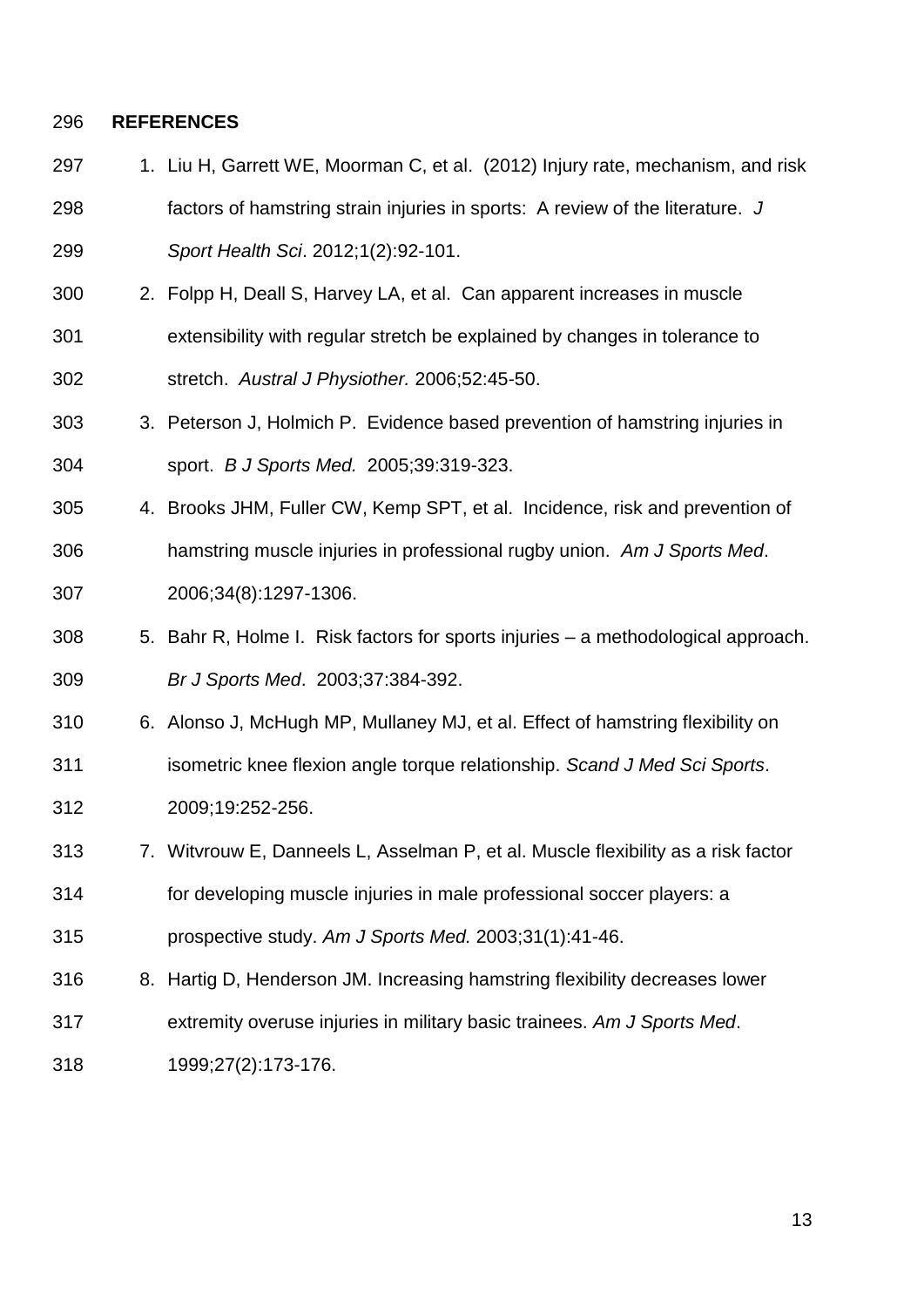- 9. Young W, Clothier P, Otago L, et al. Acute effects of static stretching on hip flexor and quadriceps flexibility, range of motion and foot speed in kicking a football. *J Sci Med Sports*. 2004;7:23-31.
- 10.Adler SS, Beckers D, Buck, M. *PNF in Practice. An illustrated Guide*. 2nd Revised Ed. Hiedeleberg, Germany: Springer Medizin; 2003.
- 11.Nelson RT, Bandy WD. Eccentric training and static stretching improve hamstring flexibility of high school males. *J Athl Train*. 2004;39:254-258.
- 12.Williams S, Whatman C, Hume PA, et al. Kinesiotaping in treatment and
- prevention of sports injuries. A meta analysis of the evidence for its effectiveness. *Sports Med*. 2012;42(2):153-164.
- 13.Bradley PS, Olsen PD, Portas MD. The effect of static, ballistic and
- proprioceptive neuromuscular facilitation on vertical jump performance. *J Strength Cond Res*. 2007;7(1):223-226.
- 14.Mendiguchia J, Brughelli M. A return to sport algorithm for acute hamstring injuries. *Phys Ther Sport*. 2011;12:2-14.
- 15.Azevedo DC, Melo RM, Correa RVA, et al. Uninvolved versus target muscle contraction during contract relax proprioceptive neuromuscular facilitation stretching. *Phys Ther Sport*. 2011;12(3):117-121.
- 16.Panteleimon B, Panagiotis I, Fotis B. Evaluation of hamstring flexibility by using two different measuring instruments. *Sport Logia*. 2010;6:28-32.
- 17.Russell PJ, Decoster LC, Enea D. Effects of gastrocnemius, hamstring and
- combined stretching programmes on knee extensibility. *Athl Train Sports*
- *Health Care*. 2010;2(2):67-73.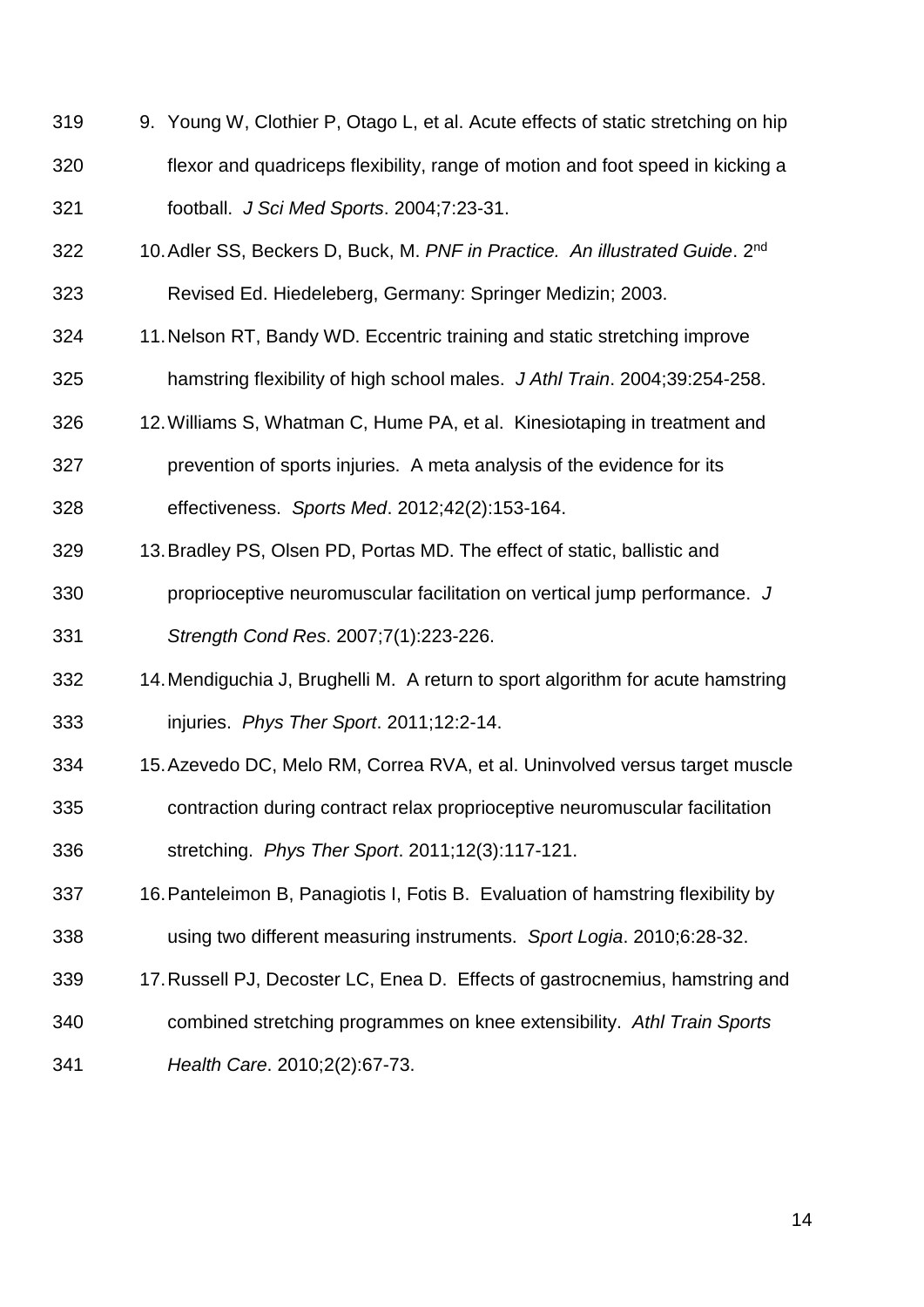- 18.Yuktasir B, Kaya F. Investigation into the long term effects of static and PNF stretching exercises on range of motion and jump performance. *J Bodywork Movement Ther*. 2009;13:11-21.
- 19.Feland JB, Myrer JW, Merrill RM. Acute changes in hamstring flexibility: PNF versus static stretching in Senior athletes. *Phys Ther Sport*. 2001;2:186-193.
- 20.Funk DC, Swank AM, Mikla BM, et al. Impact of prior exercise on hamstring
- flexibility: a comparison of proprioceptive neuromuscular facilitation and static stretching. *J Strength Cond Res*. 2003;17(3):489-492.
- 21.Magnusson SP, Simonsen EB, Aagard P, et al. Viscoelastic response to
- repeated static stretching in the human hamstring muscle. *Scand J Med Sci Sports*. 1995;5:342-347
- 22.Bandy WD, Irion JM, Briggler M. The effect of time and frequency of static stretching on flexibility of the hamstring muscles. *Phys Ther*.
- 1997;77(10):1090-1096.
- 23.Lee JH, Yoo WG. Treatment of chronic Achilles tendon pain by Kinesio taping
- in an amateur badminton player. *Phys Ther Sport*. 2012;13(2):115-119.
- 24.Kaya E, Zinnurogiu M, Tugcu I. Kinesiotaping compared to physical therapy modalities for the treatment of shoulder impingement. *Clin Rheumatol*.
- 2011;30:201-207.
- 25.Sharman M, Cresswell A, Riek S. Proprioceptive Neuromuscular Facilitation
- stretching mechanisms and clinical application. *Sports Med*.
- 2006;36(11):929-939.
- 26.Chalmers G. Re-examination of the possible role of golgi tendon organ and muscle spindle reflexes in proprioceptive neuromuscular facilitation muscle stretching. *Sports Biomech*. 2004;3:159-183.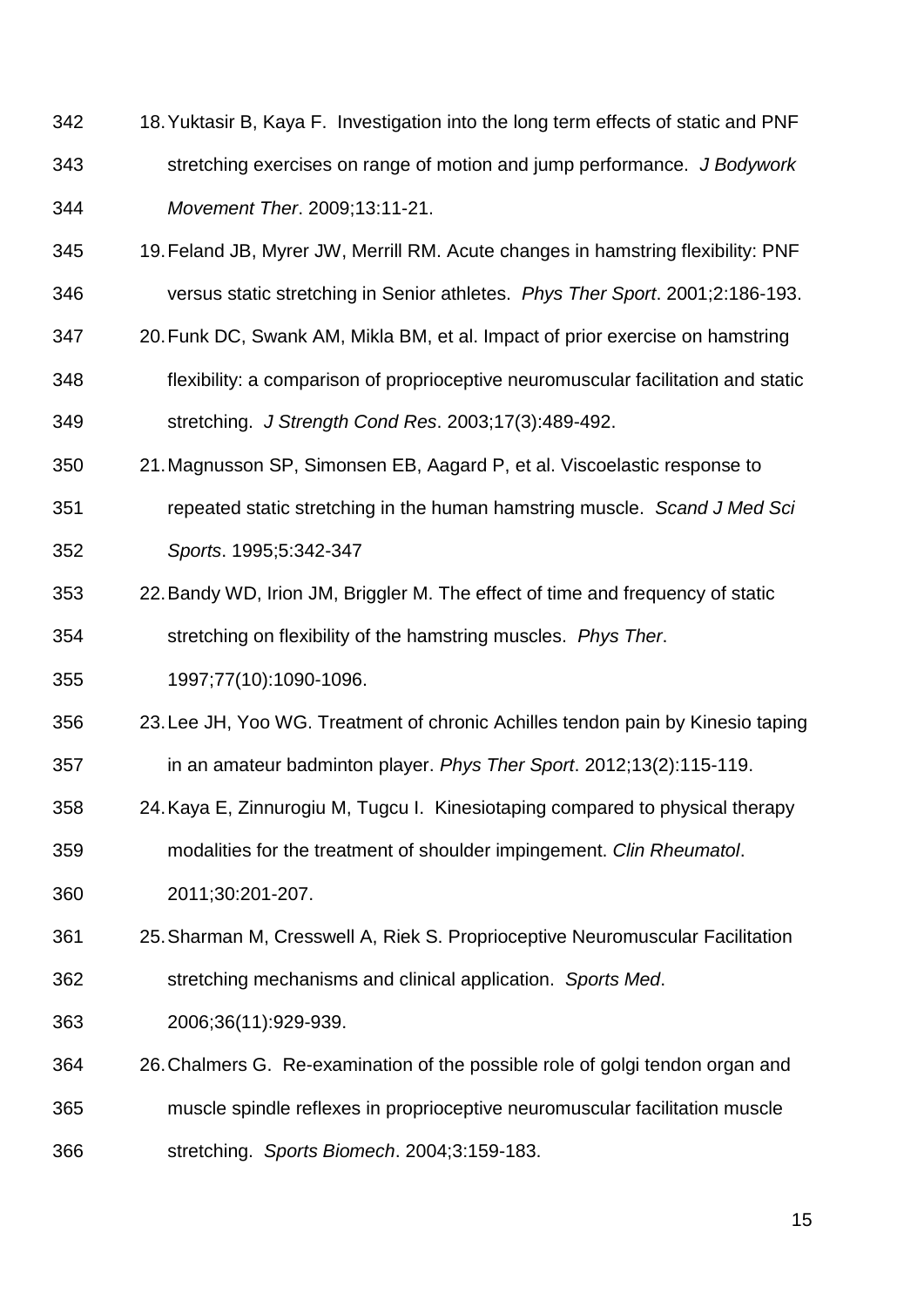- 27.Hindle KB, Whitcomb TJ, Briggs WO, et al. Proprioceptive Neuromuscular Facilitation (PNF): Its mechanisms and effects on range of motion and
- muscular function. *J Hum Kinetics*. 2012;31:105-113.
- 28.Moore MA, Kukulka CG. Depression of Hoffman Reflexes following voluntary
- contraction and implications for proprioceptive neuromuscular facilitation
- therapy. *Phys Ther*. 1991;71:321-329.
- 29.Yoshida A, Kahanov L. The effect of kinesiotaping on lower trunk range of motions. *Res Sports Med*. 2007;15(2):103-112.
- 30.Ben M, Harvey LA. Regular stretch does not increase muscle extensibility: A randomised control trial. *Scand J Med Sci Sport*. 2010;20(1):136-144.
- 31.Vithoulk I, Beneka A, Malliou P, et al. The effects of kinesiotaping on
- quadriceps strength during isokinetic exercise in healthy non athlete women. *Isokinetics Exerc Sci*. 2010;18(1):1-6.
- 32.Babault N, Kouassi BY, Desbrosses K. Acute effects of 15 min static or
- contract-relax stretching modalities on plantar flexors neuromuscular
- properties. *J Sci Med Sport.* 2010;13(2):247-252.
- 
- 

- 
-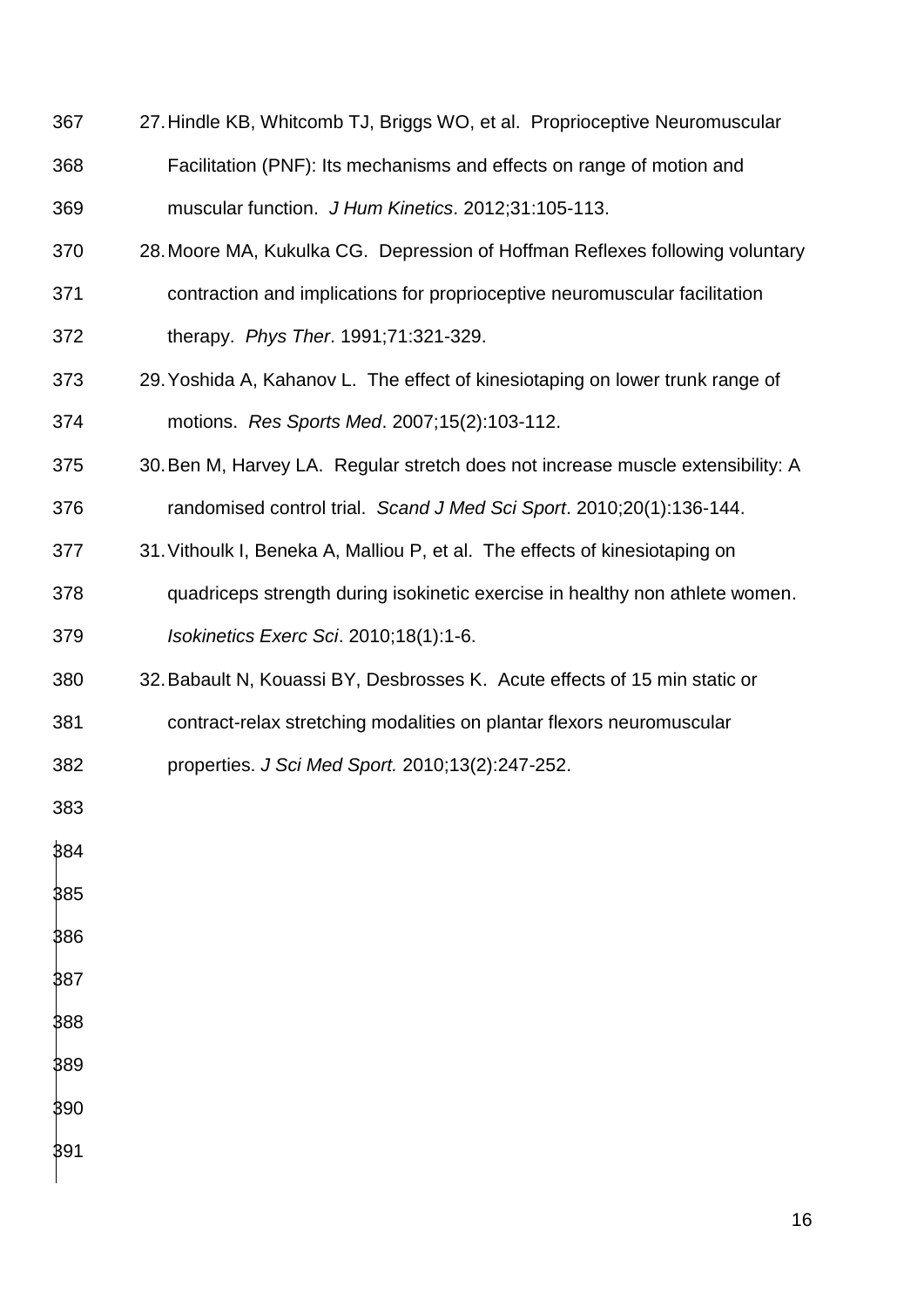# **LEGENDS TO FIGURES**

Figure 1. The Active Knee Extension testing position.

- Figure 2. The Kinesiology Tape Y-cut application.
- 
- Figure 3. The time history of changes in active knee extension with each
- 399 intervention. \* denotes significantly greater than baseline ( $p \le 0.05$ ).
- 
- Figure 4. The optimum correlational function to model the time history of changes in
- active knee extension for each intervention.
- 
- 



Figure 1. The Active Knee Extension testing position.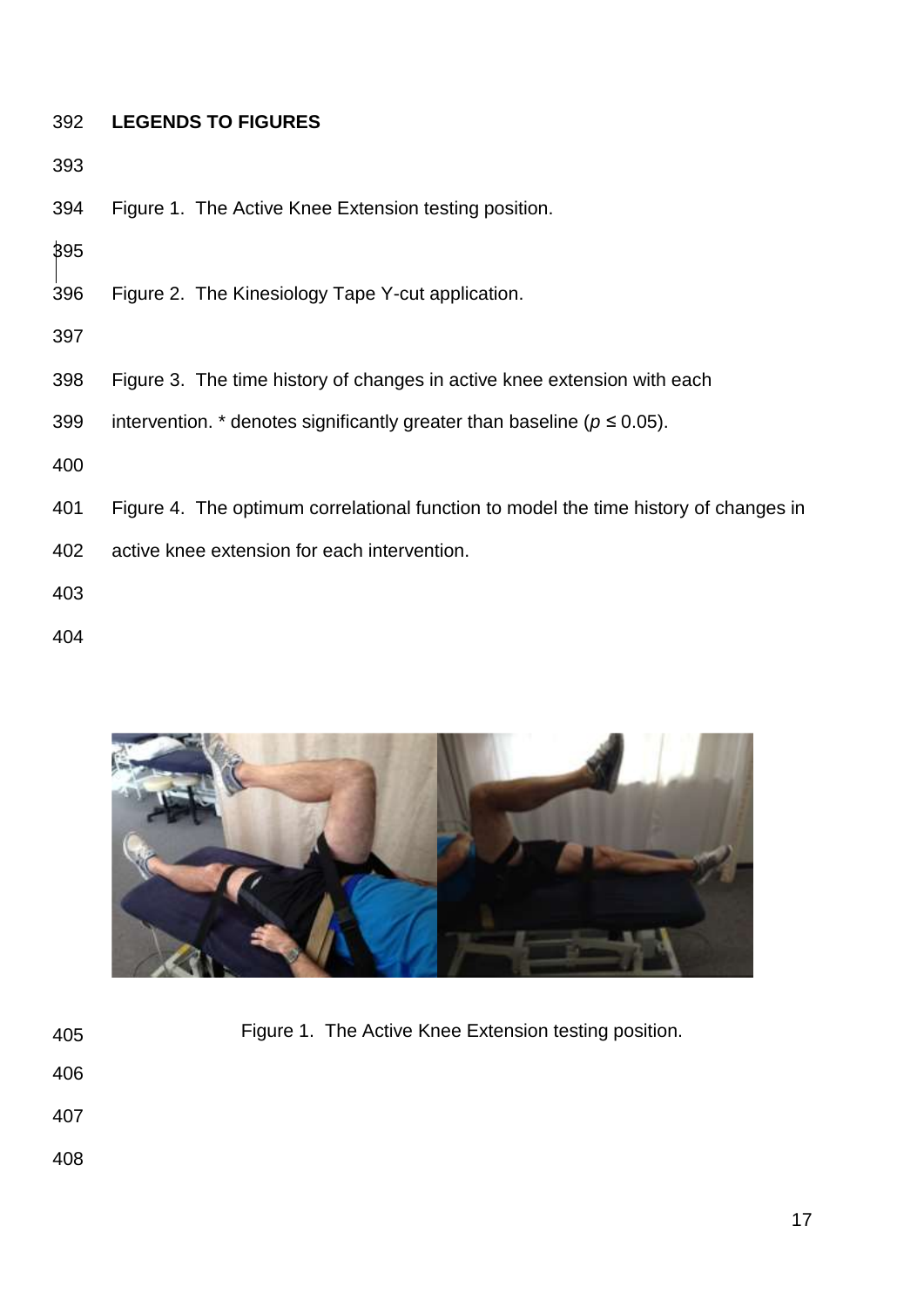

409 Figure 2. The Kinesiology Tape Y-cut application.



Figure 3. The time history of changes in active knee extension with each

- 411 412
- 
- 413